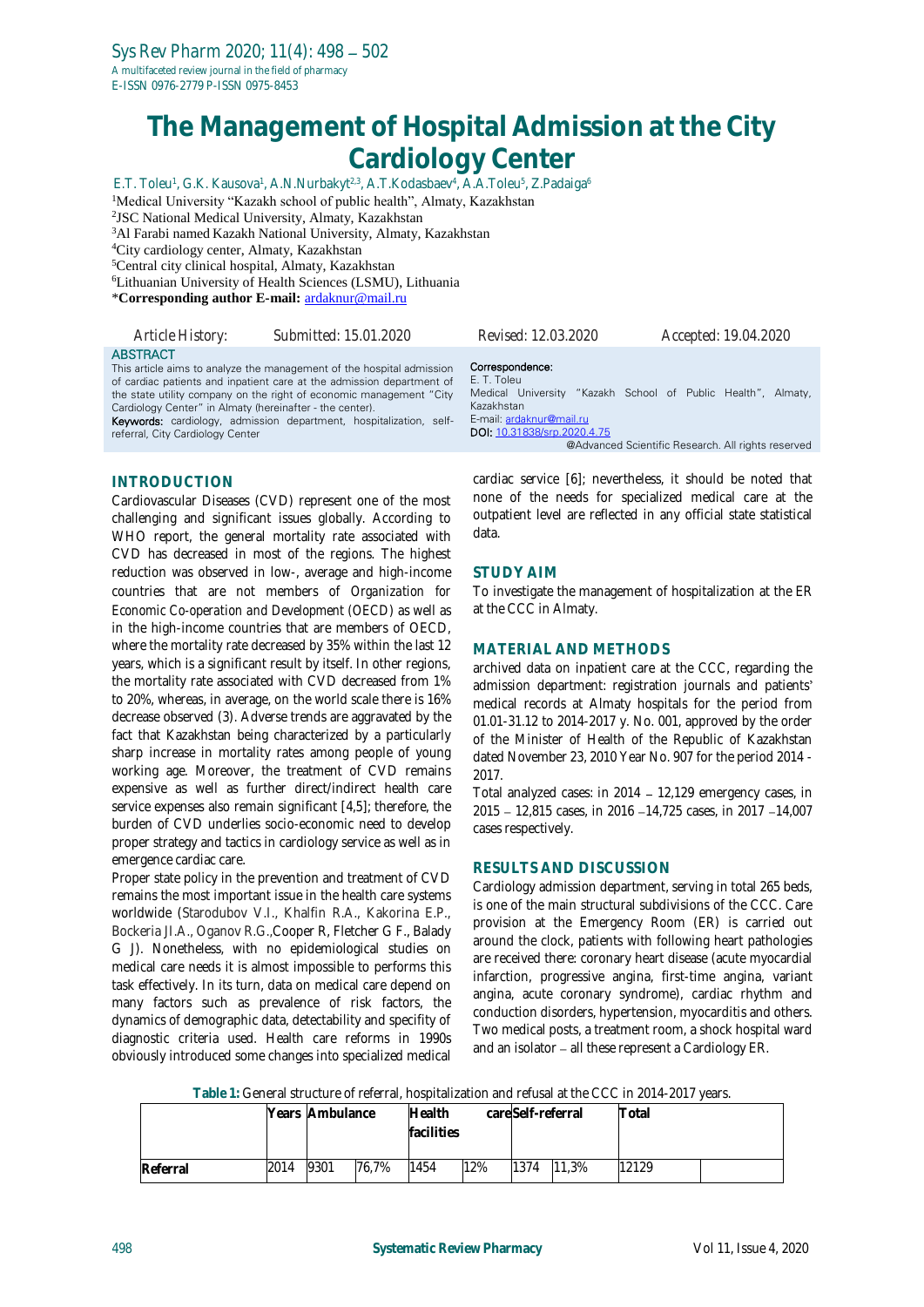|                 | 2015 | 9648  | 75,3%  | 1345            | 10,5%    | 1822 | 14,2% | 12815           |        |
|-----------------|------|-------|--------|-----------------|----------|------|-------|-----------------|--------|
|                 | 2016 | 14725 | 100%   | 10630           | 72,2%    | 1507 | 10,2% | 14725           |        |
|                 | 2017 | 9087  | 64,8   | 1701            | 12,3     | 3219 | 22,9  | 14007           |        |
| Hospitalization | 2014 | 6755  | 72,6%  | 1024            | 70,2%    | 1076 | 78%   | 8855            | 73%    |
|                 | 2015 | 6930  | 72%    | 940             | 70%      | 1368 | 14,8% | 9238            | 72%    |
|                 | 2016 | 10765 | 73,1%  | 7747            | 72%      | 1007 | 9,4%  | 19519           | 73,1%  |
|                 | 2017 | 9087  | 65     | 1701            | $12^{1}$ | 3219 | 23    | 14007           | 75,6%  |
| Refusal         | 2014 | 2546  | 27,4%  | 430             | 29,6%    | 298  | 21,7% | 3274            | 27%    |
|                 | 2015 | 2718  | 28%    | 405             | 30%      | 454  | 25%   | 3577            | 28%    |
|                 | 2016 | 3960  | 26,9%  | 2883            | 73,8%    | 500  | 12.6% | 7343            | 26.9%  |
|                 | 2017 | 2158  | 63,3%  | 480             | 14,1%    | 768  | 22,6% | 3406            | 24,3%  |
| Withdrawal      | 2014 | 1764  | 19%    | 300             | 20,6%    | 194  | 14,1% | 2258            | 18,6%  |
|                 | 2015 | 1955  | 20,3%  | 273             | 20,3%    | 310  | 17%   | 2538            | 19,8%  |
|                 | 2016 | 2942  | 19,97% | 2181            | 74%      | 379  | 13%   | 5502            | 19,97% |
|                 | 2017 | 1605  | 66,5%  | 328             | 13,6%    | 482  | 19,9% | 2415            | 17,3%  |
| Non-profile     | 2014 | 496   | 5,3%   | 89              | 6,1%     | 90   | 6,5%  | 675             | 5,5%   |
|                 | 2015 | 475   | 5%     | 94              | 7%       | 124  | 6,8%  | 687             | 5,4%   |
|                 | 2016 | 734   | 4,97%  | 472             | 64,4%    | 89   | 12,1% | 1295            | 4,97%  |
|                 | 2017 | 325   | 48,4%  | 96              | 14,3%    | 251  | 37,3% | 672             | 6,8%   |
| Self-refusal    | 2014 | 219   | 2,3%   | 30              | 2%       | 9    | 0,6%  | 258             | 2,1%   |
|                 | 2015 | 250   | 2,6%   | $\overline{38}$ | 2,8%     | 11   | 0,6%  | 300             | 2,3%   |
|                 | 2016 | 236   | 1,6%   | 195             | 82,6%    | 25   | 10,6% | 456             | 1,6%   |
|                 | 2017 | 200   | 73,8%  | 37              | 13,6%    | 34   | 12,6% | 271             | 1,9%   |
| Transfer        | 2014 | 67    | 0.7%   | 11              | 0.75%    | 5    | 0,4%  | 83              | 0.7%   |
|                 | 2015 | 38    | 0,4%   | $\overline{4}$  | 0,3%     | 9    | 0,5%  | $\overline{51}$ | 0.4%   |
|                 | 2016 | 30    | 0,2%   | 26              | 86%      | 2    | 7%    | 58              | 0,2%   |
|                 | 2017 | 28    | 66,7%  | 6               | 14,3%    | 8    | 19%   | 42              | 0,29%  |
|                 |      |       |        |                 |          |      |       |                 |        |

As can be seen from the Table 1, there is a slight increase in the number of referrals to the ER from 14,725 to 14,007 in 2016 and 2017 respectively, in particular, greater for 718 patients. There were 3,406 refusal cases in 2017 in comparison to 3,960 in 2016 year. According to the data, the majority of referrals was received by ambulance and comprised 9,648 cases in total, which represents 75,3% from total referrals in 2014. Moreover, 1,345 cases (10,5%) were received by healthcare facilities; self-referrals represented 11,3% (1,822 patients). The patients' transfer from healthcare facilities reduced by 100 cases, but there was an increase in ambulance and self-referrals, by 346 and 448 respectively.

Furthermore, altogether 3,577 (28%) patients were not admitted; in particular, 28% (2,718 cases) were received from ambulance, 30% (405) from health care facilities, 25% (455 cases). In 2014, in total 27 % (3,274 cases) were withdrawn, in particular, 27,4 %(2546 cases) received by ambulance, health care facilities- 29,6% (430 cases), selfreferral -21,7 %(298 cases). The number of withdrawals has

increased by all categories except cases received from medical care facilities. The percentage numbers are comparable, except self-referrals, where there was a 3,3% increase.

There were 19,8 % (2538 cases) in total who did not need hospitalization to the ER, in particular, 20,3% (1955 cases) received by ambulance; 20,3 (273 cases) by medical care facilities, self-referrals 17% (310 cases). There were 18,6% (2258 cases) of withdrawals in total; in particular, there were 20,6% (300 cases) received from health care facilities, through self-referrals 14,1% (194 cases). Therefore, there was an increase in the number of cases that were withdrawn from hospitalization through other categories, health care facilities being an exception. Furthermore, the majority of the withdrawn (77% i.e. 1,764 cases) were received by ambulance Overall, the number of admitted cases was 9,238 (8,855 cases in 2014 year); in consistence with the increase in the number of referrals there was an increase in the number of hospitalization cases (See Table 1).

| Table 2: Hospital admission by different disorders for the period of 2014-2015 yy. |  |
|------------------------------------------------------------------------------------|--|
|                                                                                    |  |

| Nosology                                                                                      | 2014 y |       | 2015 v |       | 2016 y |              | 2017v |       |
|-----------------------------------------------------------------------------------------------|--------|-------|--------|-------|--------|--------------|-------|-------|
|                                                                                               | Abs    | %     | Abs.   | %     | Abs.   | %            | Abs.  | %     |
| Acute<br>Myocardial<br>Infarction (AMI) (with Q-<br>without<br>wave-107,<br>$O-$<br>wave-165) | 348    | 3.9%  | 272    | 3%    | 388    | 3,61<br>$\%$ | 742   | 6.9%  |
| Acute coronary syndrome                                                                       | 6522   | 73.6% | 7 635  | 82.6% | 8342   | 77.5         | 7629  | 71.7% |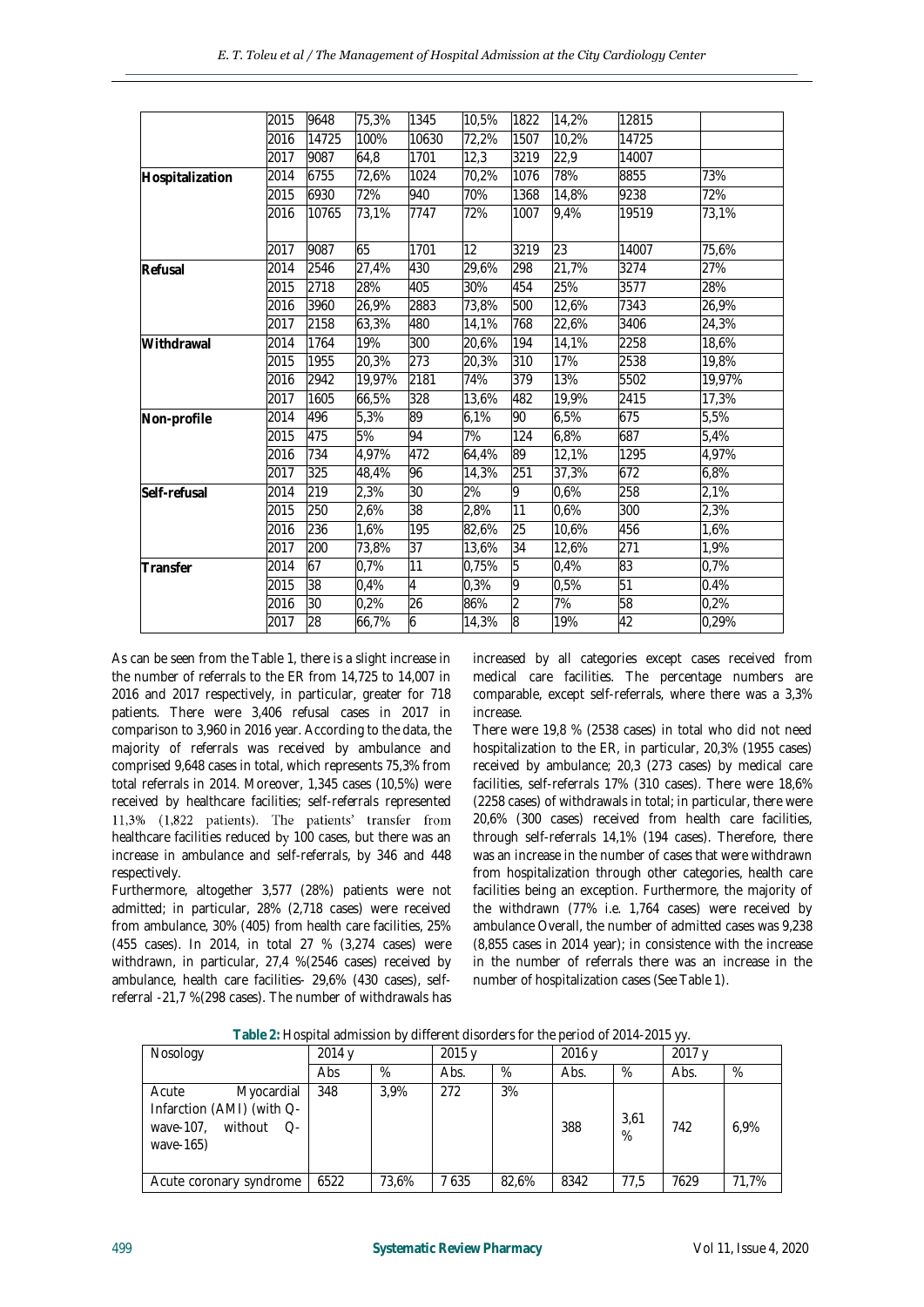| with<br>ST-segment<br>elevation- 936: without<br>elevation -6 699) |      |       |      |       |       | %            |       |       |
|--------------------------------------------------------------------|------|-------|------|-------|-------|--------------|-------|-------|
| Unstable angina pectoris                                           | 1465 | 16.5% | 857  | 9,3%  | 1414  | 13.1<br>$\%$ | 1731  | 16,3% |
| Exertional angina                                                  | 66   | 0.7%  | 131  | 1,4%  | 171   | 1.6%         | 240   | 2.2%  |
| Arterial hypertension                                              | 310  | 3,5%  | 218  | 2,3%  | 215   | 2,0%         | 203   | 1,9%  |
| Rhythm and conductance<br>disturbance                              | 47   | 0.5%  | 30   | 0.3%  | 87    | 0,81<br>$\%$ | 48    | 0.4%  |
| Non-rheumatic<br>myocarditis                                       | 26   | 0.3%  | 23   | 0.2%  | 23    | 0,31<br>$\%$ | 12    | 0.1%  |
| Cardiomyopathy                                                     | 14   | 0.1%  | 18   | 0.19% | 21    | 0,20<br>$\%$ | 25    | 0.2%  |
| Other                                                              | 57   | 0.6%  | 54   | 0.6%  | 84    | 0,78<br>$\%$ | 38    | 0.3%  |
| 0f<br>Total<br>number<br>hospitalization                           | 8855 |       | 9238 |       | 10765 |              | 10601 |       |

The analysis of the data above showed that there was a decrease in the number of state-funded admissions with AMI from 1,272 to 272 cases in 2015 year. There was a

decrease amongst non-rheumatoid myocarditis (See Table 2)

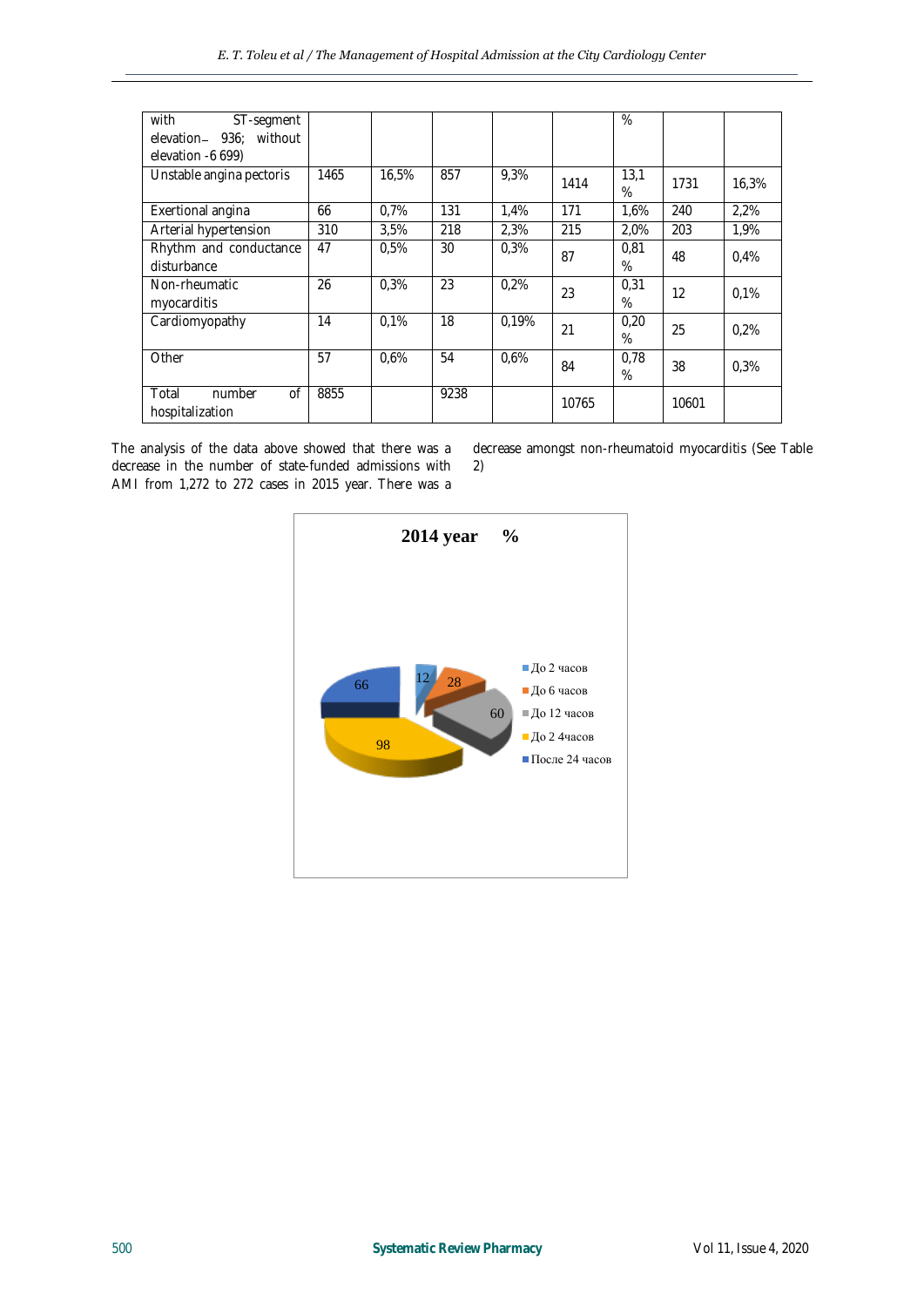

**Figure 1:** Admission timing with myocardial infarction

| Nosology                                                                | $\overline{2014}$ y |   | $\overline{2015}$ y |   | 2016 y |    | 2017 y |   |
|-------------------------------------------------------------------------|---------------------|---|---------------------|---|--------|----|--------|---|
|                                                                         | Abs.                | % | Abs.                | % | Abs.   | %  | Abs.   | % |
| Exertional angina                                                       | 1610                |   | 1725                |   | 1758   | 44 | 1779   |   |
| Arterial hypertension                                                   | 625                 |   | 646                 |   | 647    |    | 536    |   |
| Rhythm disturbance                                                      | 65                  |   | 94                  |   | 118    |    | 103    |   |
| <b>NSD</b>                                                              | 301                 |   | 317                 |   | 324    | 8% | 234    |   |
| Alcoholic intoxication                                                  | 37                  |   | 39                  |   | 41     |    | 31     |   |
| Intercostal neuralgia                                                   | 74                  |   | 89                  |   | 92     |    | 86     |   |
| Anemia                                                                  | 24                  |   | 31                  |   | 30     |    | 30     |   |
| Respiratory disorders                                                   | 41                  |   | 63                  |   | 77     |    | 45     |   |
| Urinary system disorders                                                | 20                  |   | 21                  |   | 28     |    | 8      |   |
| Endocrine disorders                                                     | 19                  |   | 22                  |   | 20     |    | 20     |   |
| GIT disorders                                                           | 37                  |   | 35                  |   | 40     |    | 32     |   |
| AMI acute phase                                                         | 31                  |   | 58                  |   | 85     |    | 45     |   |
| Other<br>nosology<br>(including 201 self-refusal<br>from the admission) | 390                 |   | 437                 |   | 700    |    | 457    |   |
| Total                                                                   | 3274                |   | 3577                |   | 3960   |    | 3406   |   |

**Table 3:** The structure of refusals by different nosology in 2014-2017 yy.

As can be seen from the data above, there was an increase in the number of withdrawals (2,538/2258) in all categories amongst those who referred to ER at CCC. Moreover, the majority of cases of withdrawals (77%, i.e. 1,955 cases) was received by ambulance; in 2014 the number of total refusals taken by ambulance reached 78,1% (1,764 cases) (See Table 3).

# **CONCLUSION**

As the data above show, in comparison with 2016, the admission level to the ER at the City Cardiology Centre reduced by 718 cases (14,007 cases in 2017 year; 14,725 cases in 2016 year; 12,815 cases in 2015 year, 12,129 cases in 2014 year). In consistence with that, there was a decrease in the number of admissions by 164 cases (10,765 cases in 2016 year, 10,601 cases in 2017 year, 9,238 cases in 2015 and 8,855cases in 2014 year). The majority of withdrawals was received by ambulance, in particular, there were 1,605 cases (2,181 cases in 2016), which in turn represented 66,5% of the total number of those, who did not need the hospital admission. The number of total refusals reduced for 554 cases (3,960/3,406 cases) except self-referrals, where there was an increase by 191 case (577/768 cases). Furthermore, the number of self-referrals increased by 631 case and thereby the number of the hospitalized cases also increased, in particular, by 440 case (2,588 case in 2016 year, 3,219 case in 2017 year and 2,451 case in 2011). Finally, there was a decrease in hospitalization level (2,942/2,415 cases) in almost all categories, self-referral being an exception, where the admission level increased by 100 cases.